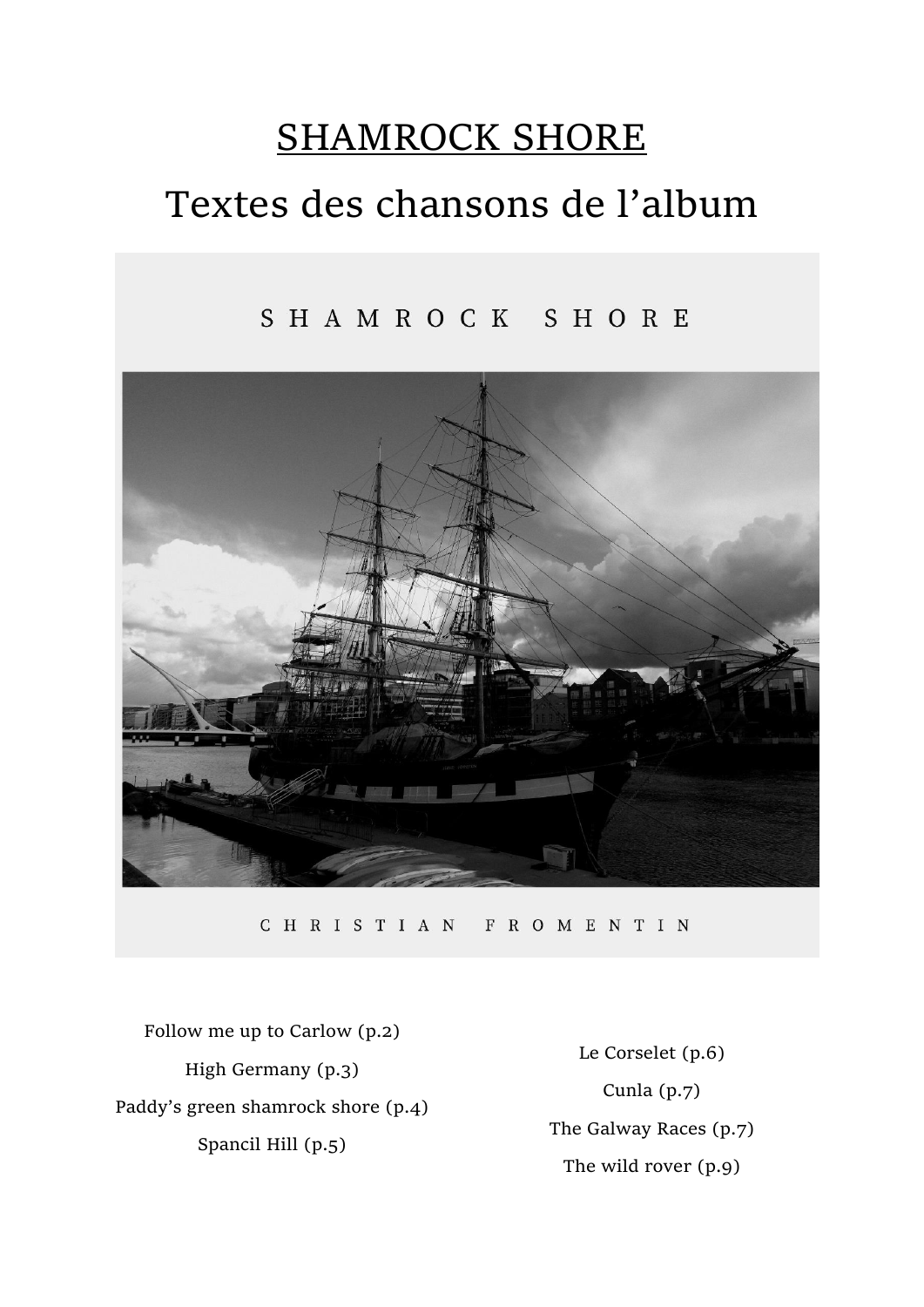# Follow me up to carlow

(Texte de Patrick McCall 1861-1919 / Air du XVIe siècle)

Lift, McCahir Og, your face, still brooding over the old disgrace ? That Black Fitzwilliam stormed your place, drove you to the Fern Gray said victory was sure, soon the Firebrand he'd secure Until he met at Glenmalure with Fiach MacHugh O'Byrne

#### **Refrain :**

Curse and swear, Lord Kildare, Fiach will do, what Fiach will dare Now Fitzwilliam have a care, fallen is your star low Up with halberd, out with sword, on we'll go for by the lord Fiach MacHugh has given the word : Follow me up to Carlow !

See the swords of Glen Imayle, they're flashing over the English pale See all the children of the Gael beneath O'Byrne's banners Roosters of the fighting stock, would you let a Saxon cock Crow out upon, an Irish rock ? Fly up and teach him manners

From Tassagart to Clonmore, there flows a stream of Saxon gore O great is Rory Og Omore at sending the loons to Hades White is sick, Grey is fled and now for Black Fitzwilliam's head We'll send it over dripping red to Queen Liza and her ladies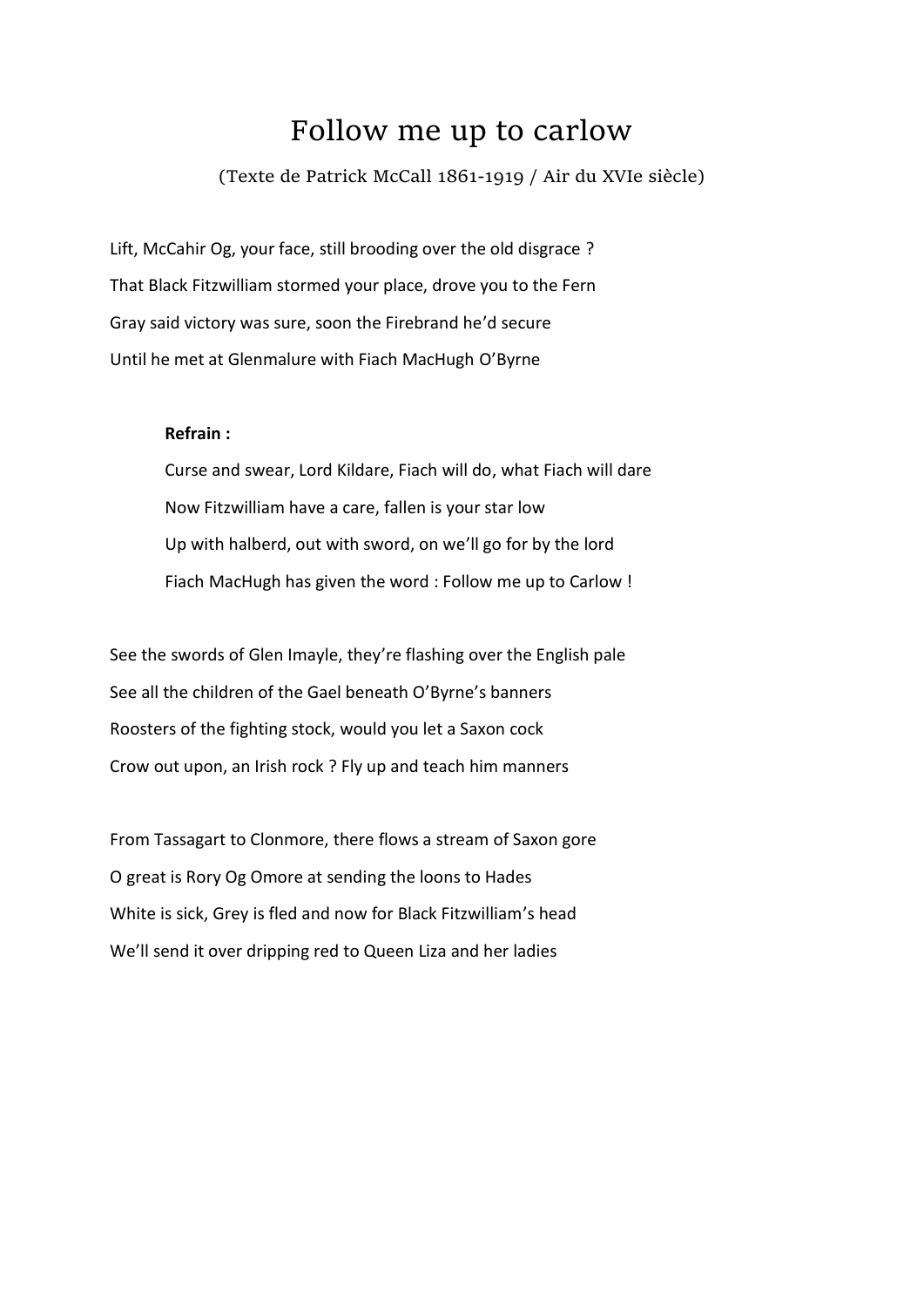# High Germany

#### (Trad. collecté par Cécile Sharp en 1906)

Oh Polly love, oh Polly, the rout has now begun And we must go a-marching to the beating of the drum Go dress yourself all in your best and come along with me I'll take you to the war my love, in High Germany

Oh Willy love, Oh Willy, come list what I do say My feet, they are so tender, I cannot march away And besides, my dearest Willy, I am with child by thee Not fitted for the war my love, in High Germany

I'll buy for you an horse, my love, and on it you shall ride And all my delight shall be on a riding by your side We'll stop at every alehouse and drink when we are dry We'll be true to one another, get married by and by

Oh cursed be them cruel wars that ever they should rise And out of Merry England press many a man likewise They pressed my true love from me, likewise my brothers three And sent them to the war, my love, in High Germany

My friends I do not value nor my foes I do not fear Now my love has left me, I wander far and near And when my baby it is born and a-smiling on my knee I'll think on lovely Willy, in High Germany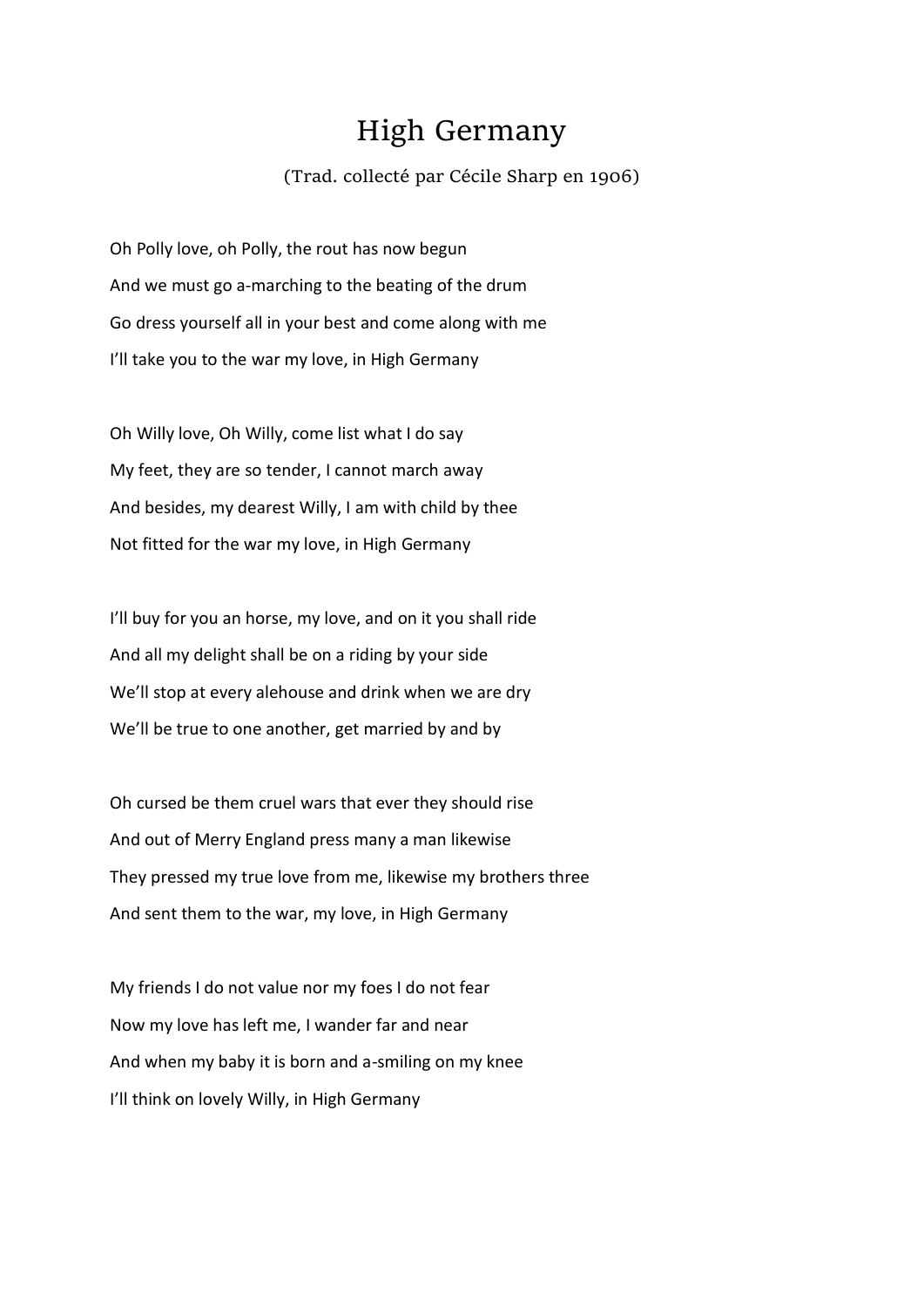# Paddy's green shamrock shore

(Trad. d'après Packie Manus Byrne)

From Derry Quay, we sailed away on the 23rd of May We were boarded by a pleasant crew, bound for Americay Fresh water there we did take on, five thousand gallons or more In case we'd run short going to New York, far away from the shamrock shore

So fare thee well sweet Liza dear and likewise to Derry town And twice farewell to me comrade boys who dwell on that sainted ground If fortune it ever should favour me or I to have money in store I'll come back and I'll wed the wee lassie I left, on the Paddy's green shamrock shore

We sailed three days and we were all seasick, not a man on board was free We were all confined unto our bunks with no one to pity poor me No father dear nor mother kind to hold up my head when t'was sore Wich made me think more on the lassie I left, on the Paddy's green shamrock shore

Well we safely reached the other side in three and twenty days We were taken as passengers by a man and led round in six different ways We each of us drank a parting glass in case we might never meet more And we drank a health to Old Ireland and Paddy's green shamrock shore

So fare thee well sweet Liza dear and likewise to Derry town And twice farewell to me comrade boys who dwell on that sainted ground If fortune it ever should favour me or I to have money in store I'll come back and I'll wed the wee lassie I left, on the Paddy's green shamrock shore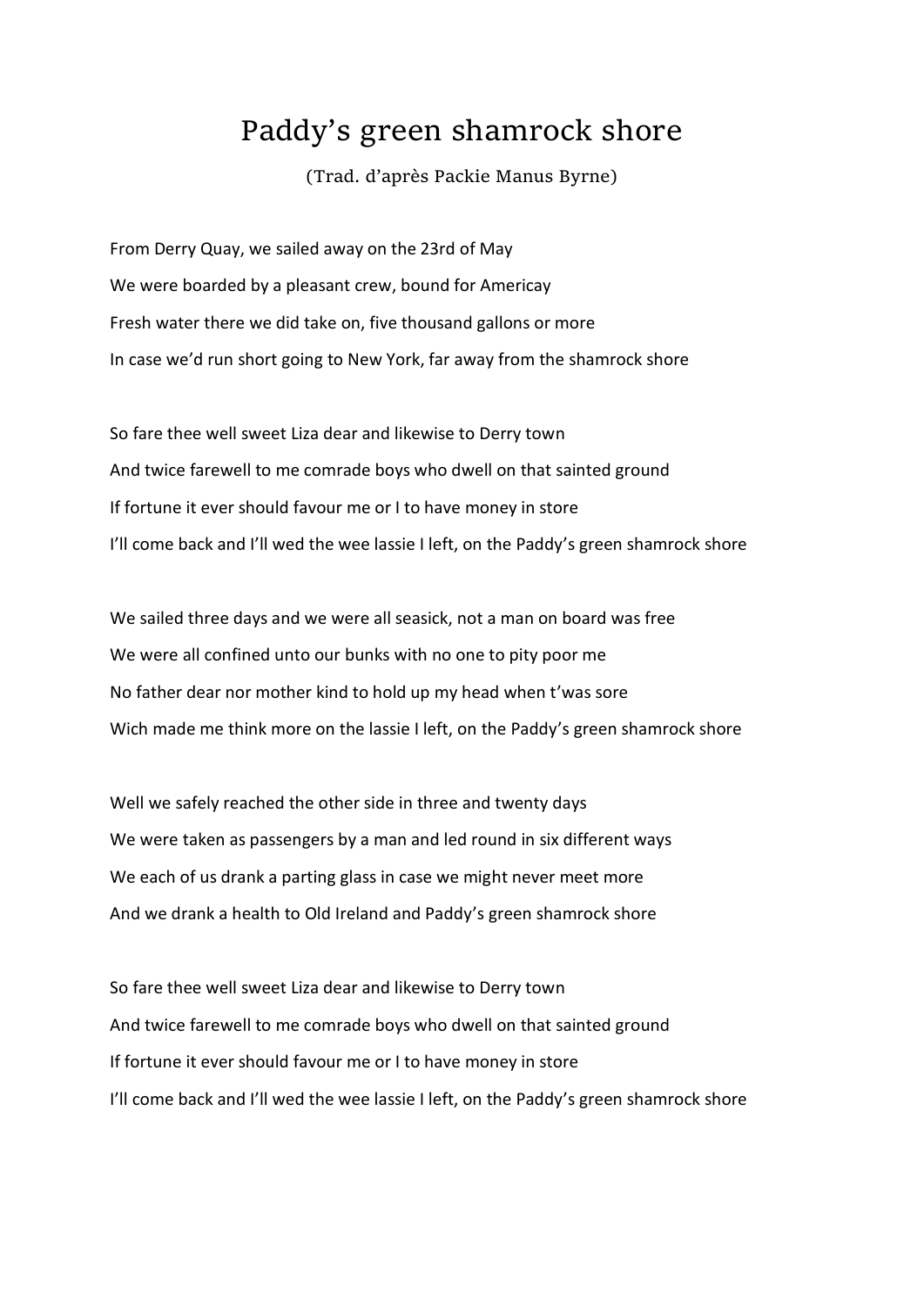# Spancill Hill

#### (Michael Considine 1850-1873)

Last night as I lay dreaming of pleasant days gone by My mind being bent on rambling to Ireland I did fly I stepped on board of a vision and I followed with the wind And I shortly came to anchor at the cross of Spancill Hill

Enchanted by the novelty, delighted with the scenes Where in my early childhood I often times have been I thought I heard a murmur and I think that I hear it still It's the little stream of water than flows in Spancil Hill

It being the 23rd of June, the day before the fair When Ireland's sons and daughters in crowds assembled there The young, the old, the brave and the bold their journey to fulfill There were jovial conversations at the fair of Spancil Hill

I went into my old home, as every stone can tell The old boreen was just the same and the apple tree over the well, I miss my sister Ellen, my brothers Pat and Bill Sure I only met my strange face at my home in Spancil Hill

I paid a flying visit, to my first and only love She's as pure as any lilly, and as gentle as a dove She threw her arms around me, saying Mike, I love you still She is Mack the Ranger's daughter, she's the pride of Spancil Hill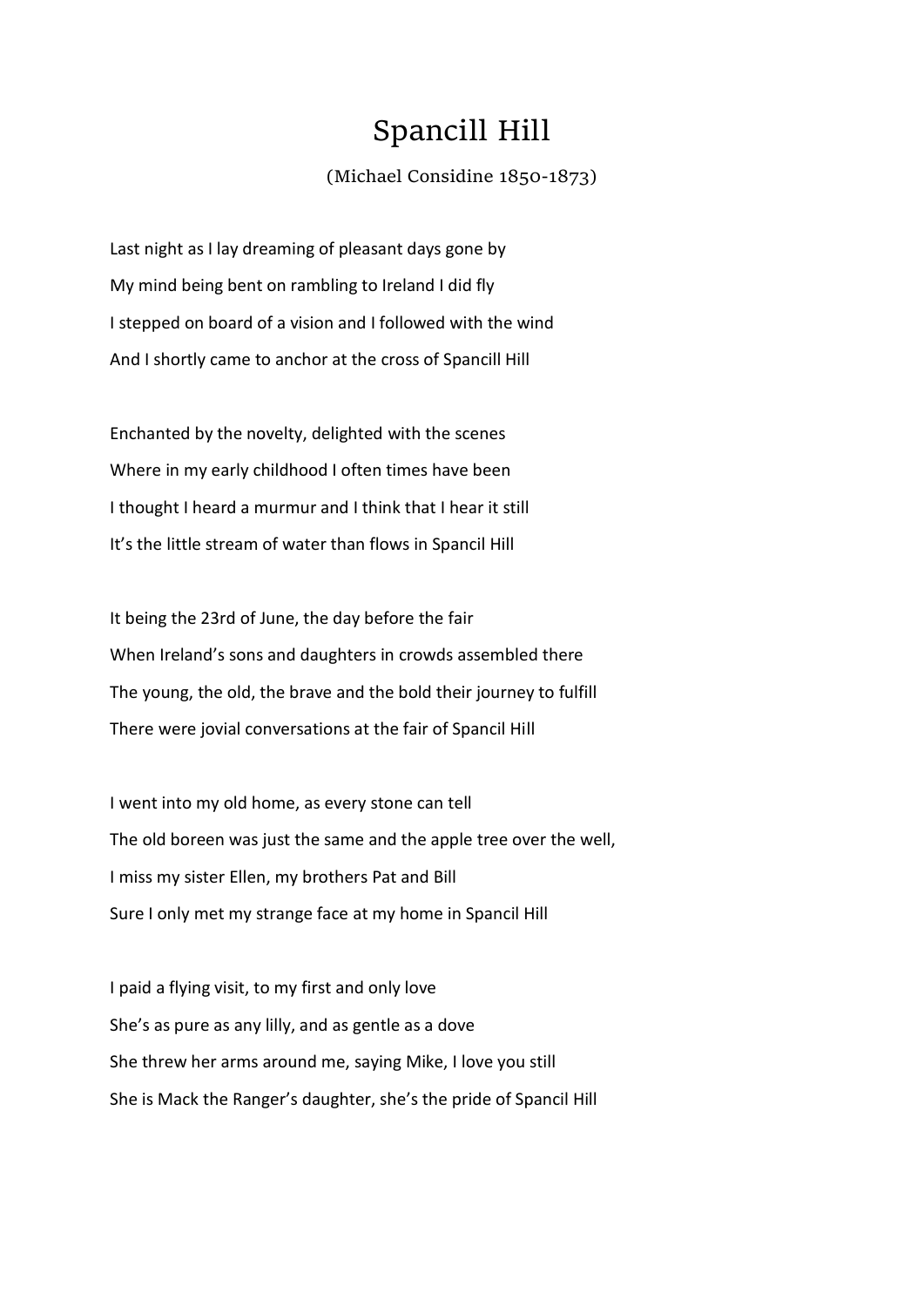I thought I stooped to kiss her, as I did in days of yore Says she Mike you're only joking, as you often were before The cock crew on the roost again, he crew both loud and shrill And I awake in California, many miles from Spancil Hill

# Cunla

#### (Comptine traditionnelle)

Who is that there now knocking the window pane Only me says Cunla Cunla dear, don't come any near to me Maybe's I shouldn't says Cunla

Who is that there now tickling the toes of me Only me says Cunla Cunla dear, don't come any near to me Maybe's I shouldn't says Cunla

# The Galway Races

(Trad.)

And as I rode out to Galway town to seek for recreation On the seventeenth of August me mind being elevated There was multitudes assembled with their tickets at the station And me eyes began to dazzle and they're going to see the races With me whack fal the do, fol the diddlely idle ay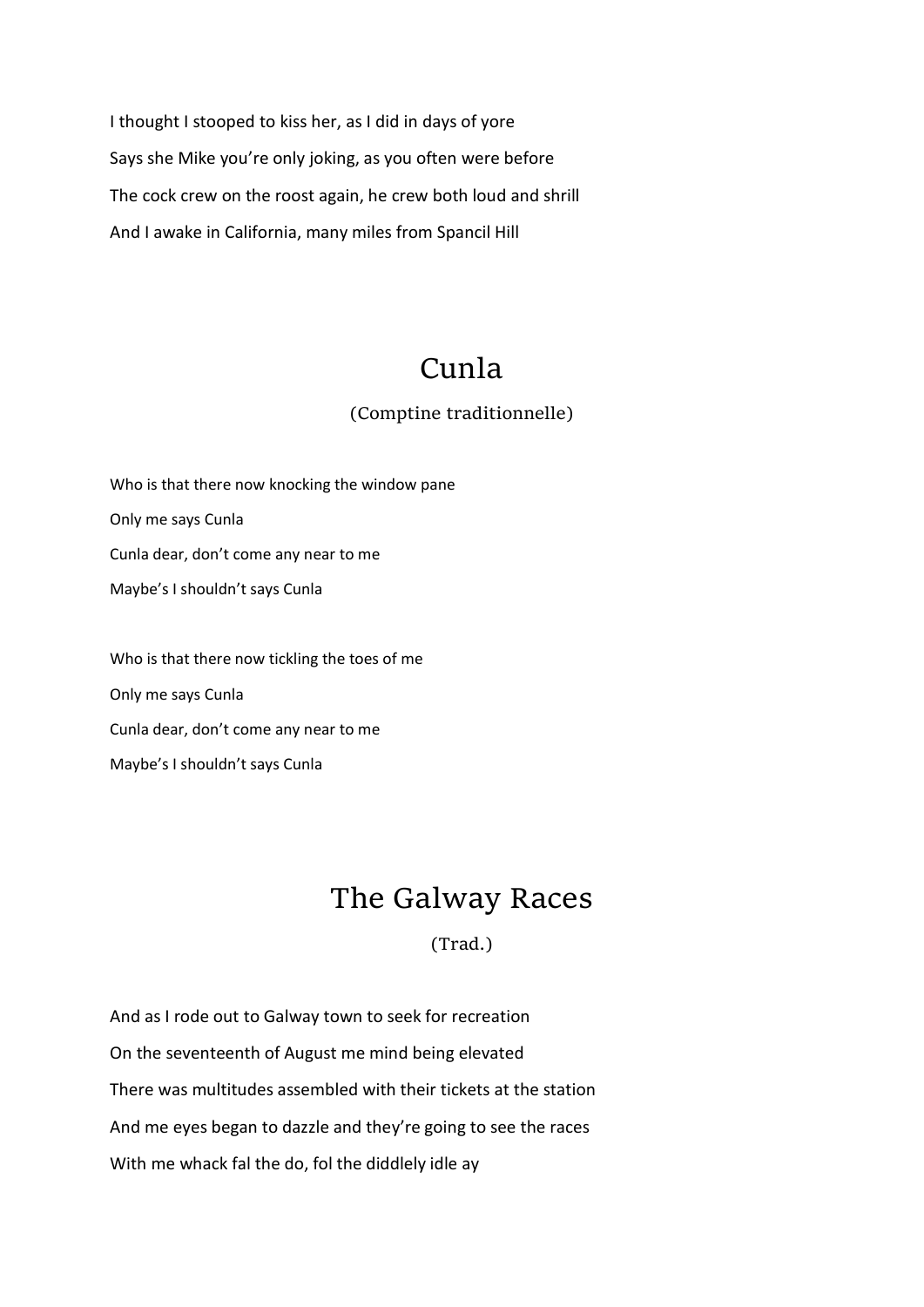There were passengers from Limerick and passengers from Nenagh Passengers from Dublin and sportsmen from Tipperary There were passengers from Kerry and all quarters of the Nation And our member Mr Hardy for to join the Galway Blazers With me whack fal the do, fol the diddlely idle ay

And it's there you'll see confectioners with sugarsticks and dainties The lozenges and oranges, the lemonade and raisins Gingerbread and spices to accomodate the ladies And a big crubeen for thruppence to be suckin' while you're able With me whack fal the do, fol the diddlely idle ay

And it's there you'll see the pipers and the fiddlers competing The nimble-footed dancers and they trippin' on the daisies There was others shout' cigars and lights and bills for all the races With the colours of the jockey and the price of horse's ages With me whack fal the do, fol the diddlely idle ay

There was half a million people there of all denominations The Catholic, the Protestant, the Jew and Presbyterian There was yet no animosity no matter what persuasion But failte and hospitality inducing Mr. Paisley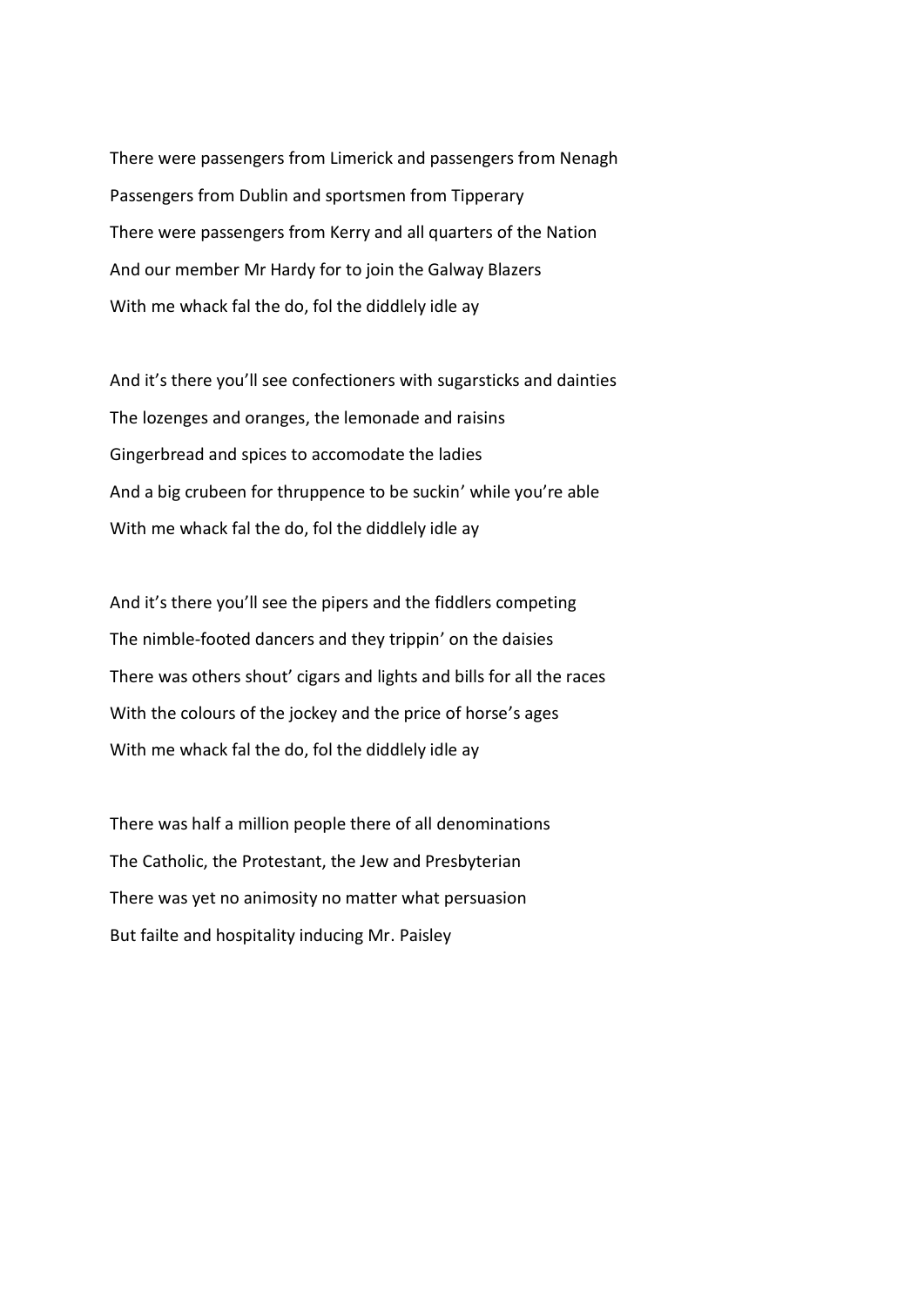### Le corselet

(Trad. Normandie – Ocqueville)

- « Adieu la belle je m'en vas Puisque mon bâtiment s'en va Ah ! Je m'en vais dedans l'Irlande Puisque le roi me le demande. »

- « En Irlande si tu t'en vas Un corselet tu m'apporteras Un corselet fait à la mode Tissé de soie couleur de rose. »

En Irlande étant arrivé A sa maîtresse n'a plus pensé Il a pensé à la débauche Au cabaret comme les autres

- « A ta maîtresse tu mentiras A ta maîtresse tu lui diras Tu lui diras que dans l'Irlande Il n'y avait pas ce qu'elle demande. »

- « J'aimerais mieux la mer sans poisson Et la montagne sans vallons Et le printemps sans violettes Que de mentir à ma maîtresse. »